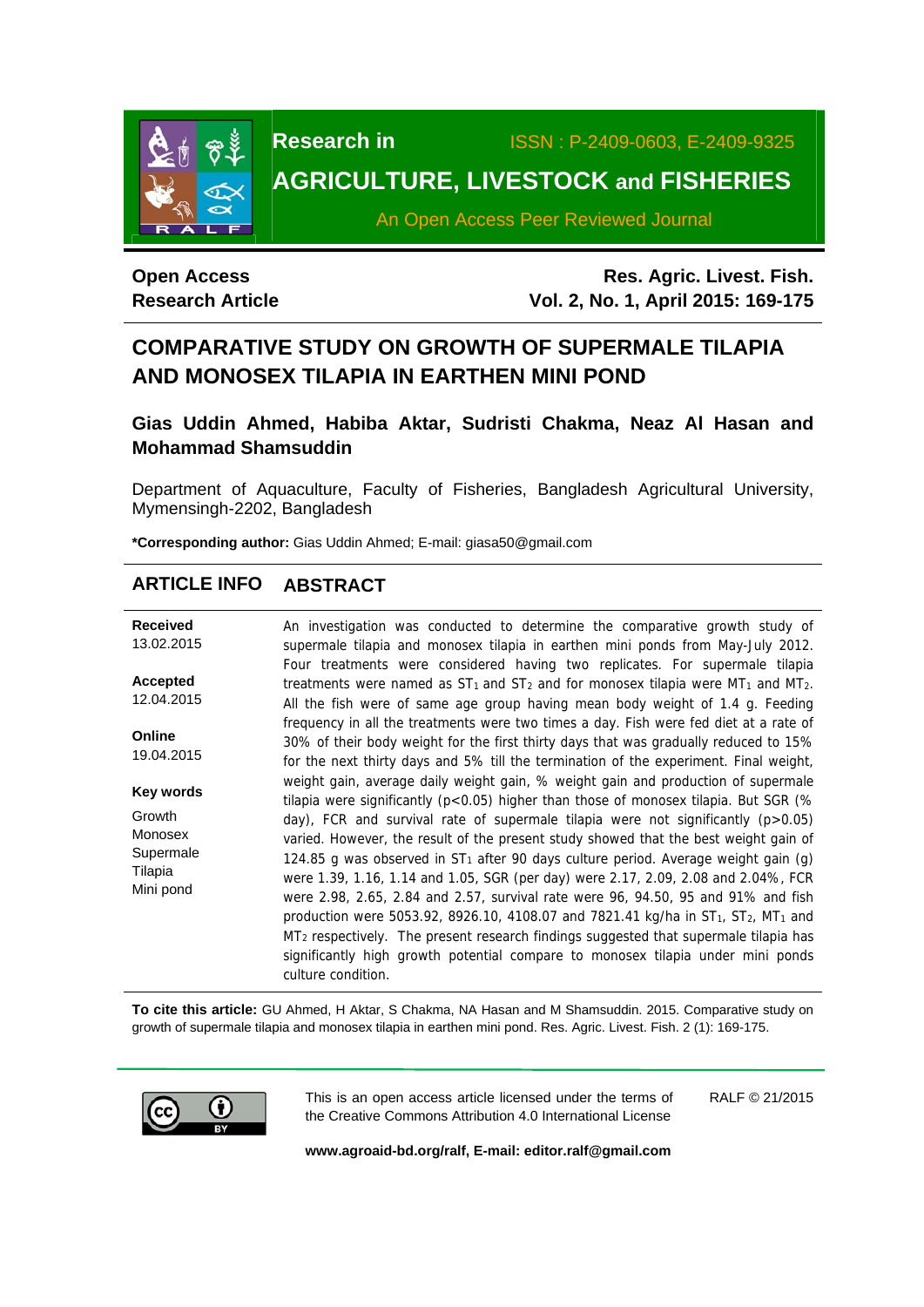#### **INTRUDUCTION**

Tilapia is known to be an important of subsistence fisheries for thousands of years but have gained prominence in recent years. Tilapia, that is native to Africa and Middle East, has emerged from mere obscurity to one of the most productive and internationally traded food fish in the world. The introduction of the tilapia in Bangladesh from Thailand was first initiated in 1954 with *Tilapia mossambica* (Ahmed, 1956) and later in 1974, high yielding species of tilapia (*Oreochromis niloticus*) was introduced by UNICEF (Rahman, 1985) with a hope that it would make a significant contribution to fish production. *Orechromis niloticus* has for many decades, been responsible for the significant increase in global tilapia production from freshwater aquaculture and accounted for about 83% of total tilapias produced worldwide (FAO, 2002). Monosex tilapia (*Oreochromis nloticus*) newly introduced as exotic species in aquaculture system of Bangladesh (FAO, 1999).

Many potential rural fish farmers and pond owners of Bangladesh are poor and they do not have the capability to invest much money for purchasing fish seed, fertilizer and feed. As a result their ponds remained derelict. The Department of Fisheries (DoF, 1993) estimated about 17% of derelict ponds or ditches in Bangladesh, which are lying fallow, expect some used for catching wild fishes only. These derelict ditches retain water for 4-6 months and can be utilized properly by culturing short cycle species like monosex tilapia (*Orechromis niloticus*). In Bangladesh aquaculture is the most promising option for increasing fish production. Monosex tilapia is the best candidate to overcome this situation due to its desirable characteristics such as males are used for monosex culture grows faster than females (Popma and Lovshin, 1996). Male monosex culture permits the use of longer culture periods, higher stocking rates and fingerlings of any age. Monosex tilapia has good resistance to poor water quality, disease and tolerance to a wide range of environmental conditions.

 Monosex tilapia is a fast growing popular cultivable fish (Chowdhury *et al*., 1991). In Bangladesh, commercial farming of tilapia has been found to develop rapidly since the introduction of Genetically Improved Farmed Tilapia (GIFT) from the Philippines in 1994 (Alam and Kawsar, 1998). The success of using the GIFT strain of tilapia for commercial farming is due to its ability to produce millions of monosex male fry in hatcheries and this practice has been found to considerably eliminate the problems related to the production of mixed sex tilapia showing slow growth as well as the production of small-sized individuals in a given culture facility (Mair and Little, 1991). Recently farmers of Mymensingh region introduced supermale (YY male) tilapia through genetic manipulation (Haque, 2012 personal communication). It is thus important to investigate the culture potential of this tilapia and compare with the growth of monosex tilapia. Therefore, the present experiment has been designed to study culture potential and growth variation of supermale tilapia with those of monosex tilapia and culture feasibility of supermale tilapia in earthen mini ponds.

#### **MATERIALS AND METHODS**

The experiment was conducted in eight experimental pond each of 0.65 dec which were located in the northern side of the Faculty of Fisheries, Bangladesh Agricultural University, Mymensingh. The study period was carried out for 90 days from 03 May to 31 July, 2012. The water depth was maintained at a level of 1.0 to 1.3 m. The ponds were equal in size and similar in shape, depth, basin configuration and pattern type including water supply facilities. Aquatic weeds, undesirable fishes, insects and other aquatic organisms were removed manually and the grasses on the pond dykes were also pruned manually into very small size. Lime was applied at a rate of 0.5 kg/dec. No fertilizer was used during pond preparation.

Two treatments were considered for supermale tilapia and two treatments for monosex tilapia. In each treatment two replications were considered. Monosex tilapia fry were collected from Sarnalata Agro Fisheries Ltd., Radhakanai, Fulbaria, Mymensingh and super male tilapia fry were collected from the Brahmaputra Hatchery, Shamvuganj, Mymensingh. Fry were transported by plastic drums having oxygen facilities and transferred to ponds. During stocking sufficient care was taken to reduce stress. Commercial pellet feed named "Quality Fish Feed" were selected for the study. At the beginning of the experiment feed was supplied at a rate of 30% (1st month) of their body weight, 15% (2nd month), 5% up to harvesting time. Half of the feed was supplied at 9:00 AM and remaining was supplied at about 5:00 PM.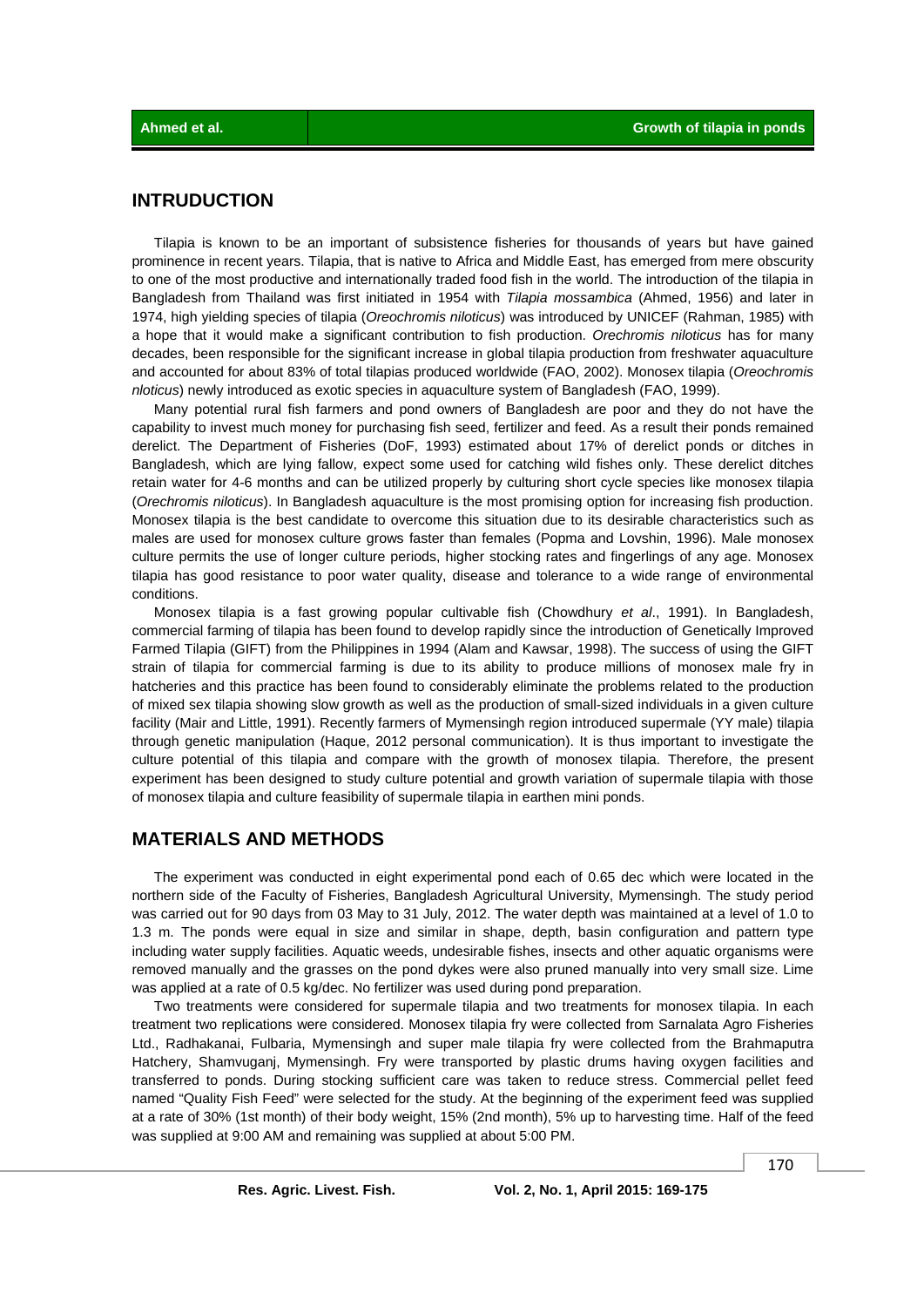The feed was supplied by spreading method. The experimental ponds were monitored everyday during feeding to observe the behavior of fishes. All the ponds were kept clean to provide hygienic condition. Water quality parameters such as temperature (ºC), dissolved oxygen (mg/l), pH and ammonia (mg/l) were recorded fortnightly. Parameters such as weight gain (g), average daily weight gain (g), percent weight gain, specific growth rate (SGR), food conversion ratio (FCR), survival rate (%) and production (kg/ha/yr) were calculated to evaluate the growth performances of fish. Fish sampling was done at fifteen days interval in the morning at around 7:30 AM to 8:30 AM. During each sampling, fish were caught by cast net and weight was taken by precision weighing balance. Data were kept for analysis of different parameters.

#### **RESULTS AND DISCUSSION**

The mean initial weight of supermale tilapia and monosex tilapia in both the treatments was 1.4 g. Mean weight gains of supermale at the end of the experiment were 124.85 g and 104.35 g and monosex tilapia were 102.35 and 94.45 g in  $T_1$  and  $T_2$  respectively (Table 1 and Fig. 1).



**Figure 1.** Mean weight gain of both tilapia in both treatments during the experimental Period

 Average daily weight gain of supermale and monosex tilapia at the end of the experiment was followed by 1.39, 1.16, 1.14 and 1.05 g in ST<sub>1</sub>, ST<sub>2</sub>, MT<sub>1</sub> and MT<sub>2</sub>, respectively. Mean weight gain of monosex tilapia for 90 days experiment were 102.359 and 94.45 g in  $T_1$  and  $T_2$ , respectively. The percent weight gain of supermale tilapia till the end of the experiment were 8917.86 and 7453.57 in  $T_1$  and and  $T_2$ , repectively (Table 1). In monosex tilapia the percent weight gain was 7310.71 and 6746.43 in  $T_1$  and  $T_2$ , respectively. During the investigation of 90 days specific growth rate (SGR) in  $T_1$  of supermale and monosex were 2.17% and 2.08% (Table 1). In T2 of supermale and monosex tilapia the values were 2.09% and 2.04% respectively (Table 1). The mean values of FCR for supermale in  $T_1$  and  $T_2$  were 2.98 and 2.65 respectively (Table 1). In case of monosex tilapia, the mean values of FCR were 2.84 and 2.57 respectively (Table 1). The survivals of fish at the end of the experiment were  $96±1.00$ ,  $94.5±0.50$ ,  $95±1.00$  and  $91±1.00$  in  $ST_1$ ,  $ST_2$ ,  $MT_1$  and  $MT_2$ respectively. Higher survival rate were obtained in  $ST_1$  (96%) and lower was in MT<sub>2</sub> (91%) (Table 1). Production of supermale tilapia in  $T_1$  and  $T_2$  was 5063.916 kg/ha and 8926.099 kg/ha and production of monosex tilapia in T<sub>1</sub> and T<sub>2</sub> were 4108.072 kg/ha and 7821.405kg/ha respectively (Table 1).

The range of water temperature were 28.25 to 30°C in  $ST_1$ , 28.63 to 31.25°C in  $ST_2$ , 28.13 to 31.75°C in MT<sub>1</sub> and 28.33 to 30.25°C in MT<sub>2</sub>. Range of dissolved oxygen values were 6.5 to 8 mg/l, 7 to 8 mg/l, 6.5 to 7.65 mg/l and 6.5 to 8 mg/l in  $ST_1$ ,  $ST_2$ ,  $MT_1$ , and  $MT_2$ . The range of pH values were recorded from 7.25 to 7.75 in  $ST_1$ , 7.25 to 7.38 in  $ST_2$ , 7.25 to 7.88 in MT<sub>1</sub> and 7.08 to 7.88. The ammonia content of the experiment was varied from 0.15 to 0.25 mg/l in ST<sub>1</sub>, 0.18 to 0.30 mg/l in ST<sub>2</sub>, 0.18 to 0.33 mg/l in MT<sub>1</sub> and 0.20 to 0.25 mg/l in  $MT<sub>2</sub>$ .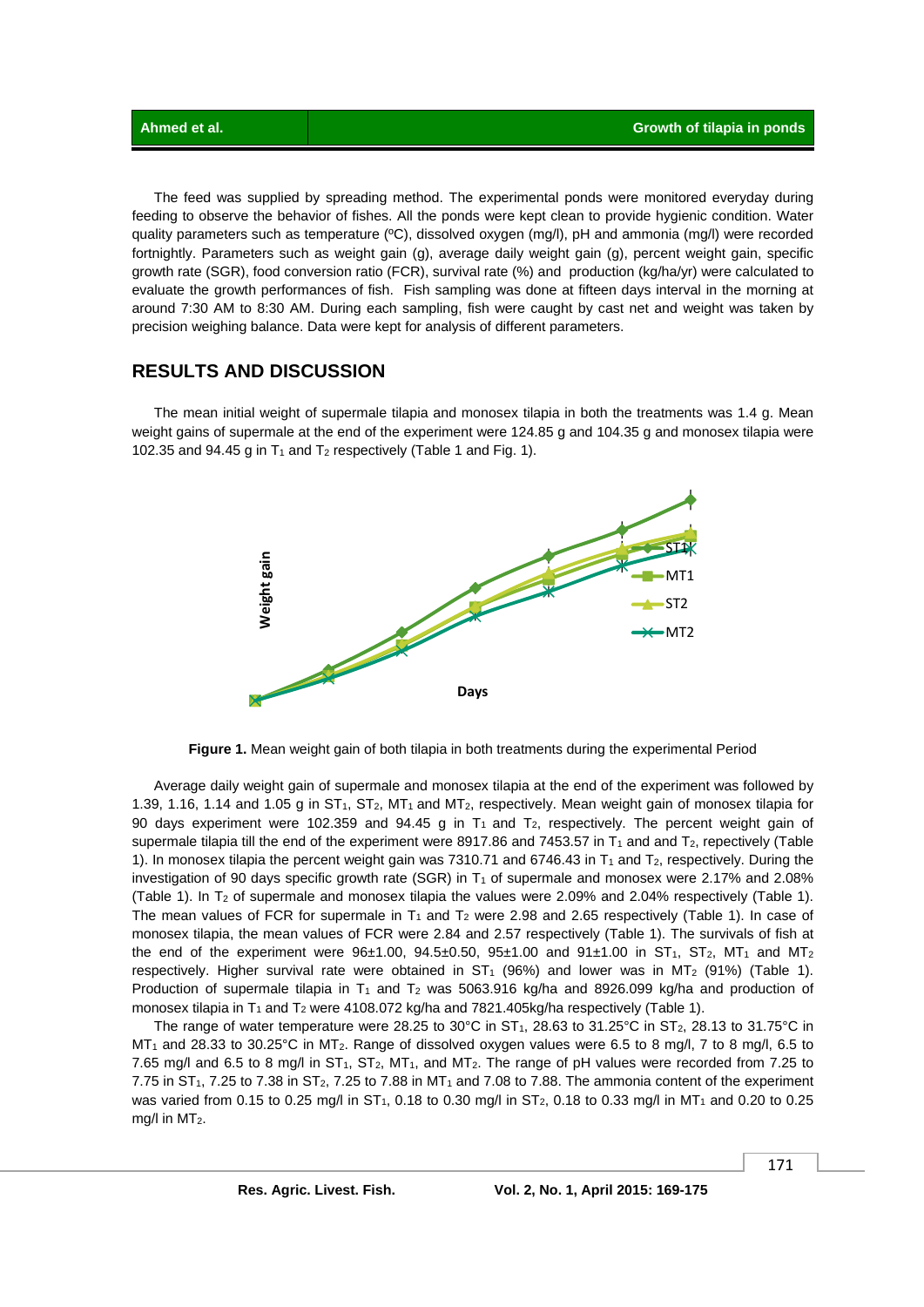#### **Ahmed et al. Growth of tilapia in ponds**



Figure 2. Supermale Tilapia



Figure 3. Monosex Tilapia

| <b>Growth parameters</b>  | <b>Supermale Tilapia</b>          | <b>Monosex Tilapia</b>       | Supermale Tilapia       | <b>Monosex Tilapia</b>            |
|---------------------------|-----------------------------------|------------------------------|-------------------------|-----------------------------------|
|                           | ST <sub>1</sub>                   | MT <sub>1</sub>              | ST <sub>2</sub>         | MT <sub>2</sub>                   |
| Mean initial weight (g)   | $1.40 \pm 0.09^a$                 | $1.40 \pm 0.09^a$            | $1.40 \pm 0.09^a$       | $1.40 \pm 0.09^a$                 |
| Mean final weight (g)     | $126.25 \pm 4.41^a$               | $103.75 \pm 3.42^b$          | $105.75 \pm 4.06^b$     | $95.85 \pm 4.35^{\circ}$          |
| Mean weight gain (g)      | $124.85 \pm 12.29^a$              | $102.35 \pm 4.76^b$          | $104.35 \pm 6.77^b$     | $94.45 \pm 6.37$ <sup>c</sup>     |
| Av. daily weight gain (g) | $1.39 \pm 0.14^a$                 | $1.14 \pm 0.05^{\circ}$      | $1.16 \pm 0.08^{\circ}$ | $1.05 \pm 0.07$ <sup>c</sup>      |
| % weight gain             | $8917.86 \pm 877.61$ <sup>a</sup> | $7310.71 \pm 340.30^b$       | $7453.57 \pm 483.58^b$  | $6746.43 \pm 454.93$ <sup>c</sup> |
| SGR (%/day)               | $2.17 \pm 0.05^a$                 | $2.08 \pm 0.02^a$            | $2.09 \pm 0.03^a$       | $2.04 \pm 0.04$ <sup>a</sup>      |
| <b>FCR</b>                | $2.98 \pm 0.57$ <sup>a</sup>      | $2.84 \pm 0.83$ <sup>a</sup> | $2.65 \pm 0.19^a$       | $2.57 \pm 0.83$ <sup>a</sup>      |
| Survival rate             | $96.00 \pm 1.00^a$                | $95.00 \pm 1.00^a$           | $94.50 \pm 0.50^a$      | $91.00 \pm 1.00^a$                |
| Production                | 5063.916 kg/ha <sup>a</sup>       | 4108.072 kg/hab              | 8926.099 kg/hac         | 7821.405 kg/had                   |

Table 1. Growth parameters of supermale and monosex tilapia in ST<sub>1</sub> and MT<sub>1</sub> during the study period

\*Superscripts in each row with different letter significantly (P<0.05) different

In the present study the highest of weight gain significantly ( $p<0.05$ ) higher was found in T<sub>1</sub> (124.85 g) of supermale tilapia whereas, the lowest weight gain was found from the  $T_2$  (94.45 g) of monosex tilapia. Also from  $T_2$  of supermale, final weight was found significantly (p<0.05) higher (104.35 g) when compared with  $T_1$ (102.35 g) and T2 (94.45 g) of monosex tilapia. The results indicated that the growth rate of supermale tilapia was higher than monosex tilapia. Supermale tilapia had been reported to grow faster than the mixed-sex tilapia or the monosex tilapia obtained from the conventional hormone induction method (Mair and Little, 1991; Rahman and Sarder 2010). Ahmed *et al*. (2013) obtained a weight gain of 123.48 g and 111.82 g from two different treatment of monosex tilapia for a period of 70 days which were higher than the values obtained from the present investigation. The results of the present experiment showed that the growth rate of tilapia in both the variety were higher in lower stocking densities. Begum (2009) obtained 47.03 g and 39.93 g of monosex tilapia at stocking densities of 200 fish/dec and 300 fish/dec respectively which were much lower than the value obtained in the present study. It was observed in the present experiment that the highest mean weight gain (124.85 g) of fish was in  $ST_1$  stocked at lower densities, although, same feed and feeding rate were applied in all the treatments. The mean lowest weight gain (94.45 g) obtained in the present experiment under the highest stoking rate of 200/dec in MT2. Kohinoor *et al.* (1998) found the highest growth of tilapia stocked at the rate of 80 fish/dec which were much lower than the value obtained in the present investigation. At the end of the experiment the highest average daily weight gain was in  $ST_1$  (1.39 g/day) and the lowest average daily weight gain was in MT<sub>2</sub> (1.05 g/day). According to Rasel (2012) the recorded mean average daily weight gain was 0.0049 g/day, 0.0062 g/day and 0.0073 g/day during the rearing of fry of monosex tilapia in three different treatments for 100 days which were lower than present findings. From the research findings of Das (2007) it was observed that the highest average daily weight gain was 1.94 g/day for *Oreochromis niloticus* fed on formulated diet which were higher than the values obtained in the present study.

172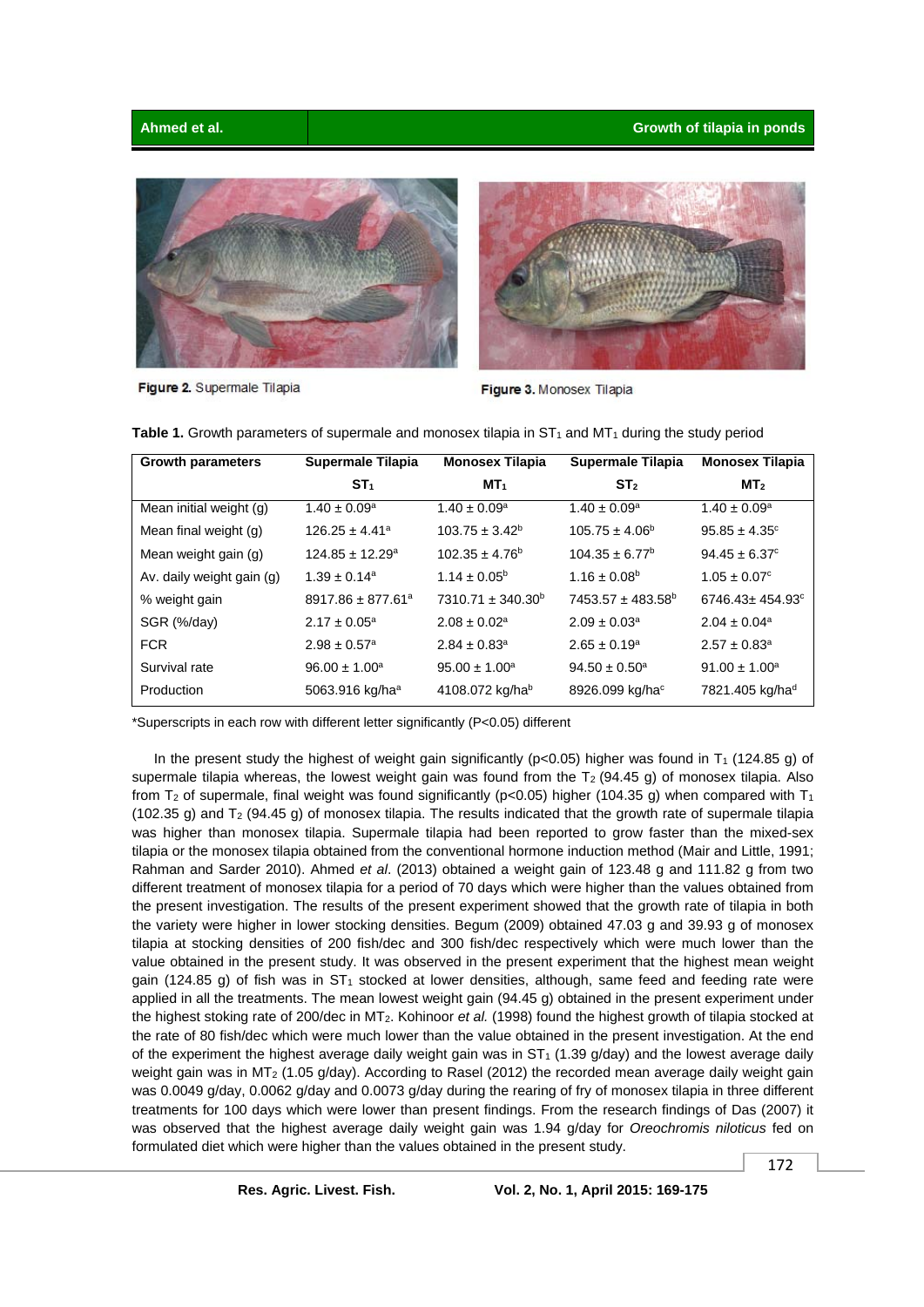From the investigation the highest mean percent weight gain (8917.86 g) was found from the  $ST_1$ compared to  $ST_2$  (7453.57 g), MT<sub>1</sub> (7310.71 g) and MT<sub>2</sub> (6746.43 g). This might be due to less competition for feed in lower stocking density and also for higher growth rate of supermale tilapia. From the research findings of Ahmed *et al.* (2013) it could be mentioned that percent weight gain for monosex tilapia were 123348.44 g and 11181.78 g in  $T_1$  and  $T_2$  respectively which were higher than present findings. Begum (2009) found the highest mean percent weight gain for monosex tilapia was 9406 g and 7986 g for four months culture period in  $T_1$  and  $T_2$  respectively which has similarity with the present findings.

The result of the present experiment revealed that values of SGR of supermale were 2.17% in  $T_1$  and 2.09% in T<sub>2</sub>. In monosex tilapia SGR values were 2.08% and 2.04% in T<sub>1</sub> and T<sub>2</sub> respectively. Higher values of SGR were obtained from  $ST_1$  and  $MT_1$  which had lower stocking densities. Islam (2007) and Alam (2009) obtained the highest values of SGR at the lowest stocking densities which coincide with the present findings. According to Mamun *et al.* (2010), Genetically Male Tilapia and Sex Reversed Tilapia were grown in six earthen ponds and found SGR values as 0.997% and 0.988% respectively, which were much lower than the value obtained in the present investigation. Hossain *et al.* (2004) observed SGR values of tilapia were ranged from 2.04 to 2.30 fed on formulated diet that has similarity with the findings of present study. In the present investigation FCR were varied from 2.98 to 2.57.

FCR values for supermale tilapia in  $T_1$  and  $T_2$  were 2.98 and 2.65 respectively, whereas, for monosex tilapia in  $T_1$  and  $T_2$  were 2.57 and 2.84 respectively. From the research finding of Ahmed *et al.* (2013) it was observed that FCR values for monosex tilapia fed on homemade feed were 1.51 and 1.40 in  $T_1$  and  $T_2$ respectively. Hossain *et al.* (2004) investigated FCR of gift strain of tilapia fed on formulated diet (30.09% protein) was 1.71 and 1.77 which was lower than present results. The fishes might have properly utilized most of the formulated feed and the utilized feed help in production of supermale and monosex tilapia in the present study.

In the present experiment the highest survival rate was recorded in  $T_1$  of supermale tilapia and the lowest survival rate in T<sub>2</sub> of monosex tilapia. Kohinoor *et al.* (2007) observed survival rates of monosex tilapia were varied from 79% to 92%. According to Ahmed *et al*. (2013) survival rate of monosex tilapia were 75.55% and 90.37% in  $T_1$  and  $T_2$  respectively during the harvesting time which has similarity with the survival rate of present experiment. Survival rate was found to be negatively influenced by different stocking densities such as the lowest stocking density showed the highest survival rate which might be due to high competition of food and space among the fishes.

 The productions of supermale and monosex tilapia were 5053.92 kg, 8926.1 kg, 4108.07 kg and 7821.41 kg in  $ST_1$ ,  $ST_2$ , MT<sub>1</sub> and MT<sub>2</sub> respectively. Although mean weight gain was found higher in  $ST_1$  but total production was higher in ST<sub>2</sub> which might be due to higher number of fishes. The present result supports the findings of Roy (2002) who achieved the best production from higher stocking densities in comparison with that achieved with the lower ones. Ahmed *et al.* (2013) mentioned that average yield of monosex tilapia were 19076 kg/ha and 16312.11 kg/ha in two different treatments with same stocking densities fed with homemade feed and formulated feed in earthen mini pond. Begum (2009) observed the highest production was 9.63 kg/dec/120 days whereas Das (2007) found total production was 34.04 kg/dec/90 days for monosex tilapia.

 A simple economic analysis of the growth performance of fish showed that the highest net profit (Tk/ha/year) of Tk 9,56,685 was obtained with  $ST_2$ . The highest net profit in  $ST_2$  was due to high growth rate and density tolerance of supermale tilapia compared to monosex tilapia. Das (2007) mentioned that the net profit of *Oreochomis niloticus* was 3,87,716 Tk/ha/year using formulated diet which were much lower than the value obtained in the present investigation. According to Chakma (2011) net benefit were 2,07,328.53 Tk/ha/70 days and 77,917 Tk/ha/70 days.

 Culture of monosex tilapia bears high production potential in Bangladesh. A number of hatcheries are producing monosex male fry through androgenic hormone feeding, but a considerable percentage of female fry in each batch has been reported. Supermale tilapia can eliminates the customers concern on residual hormonal health hazard. From the experiment it was found that supermale had high growth rate and density tolerance compare to monosex tilapia. Supermale tilapia has nice reddish color and shape is slightly round which attract the customer's attention. During the economic analysis it was found that the net profit from the present experiment might be due to higher mean increased weight of supermale tilapia. So it can be brought to a conclusion that the supermale tilapia has high growth potential in comparison with monosex tilapia.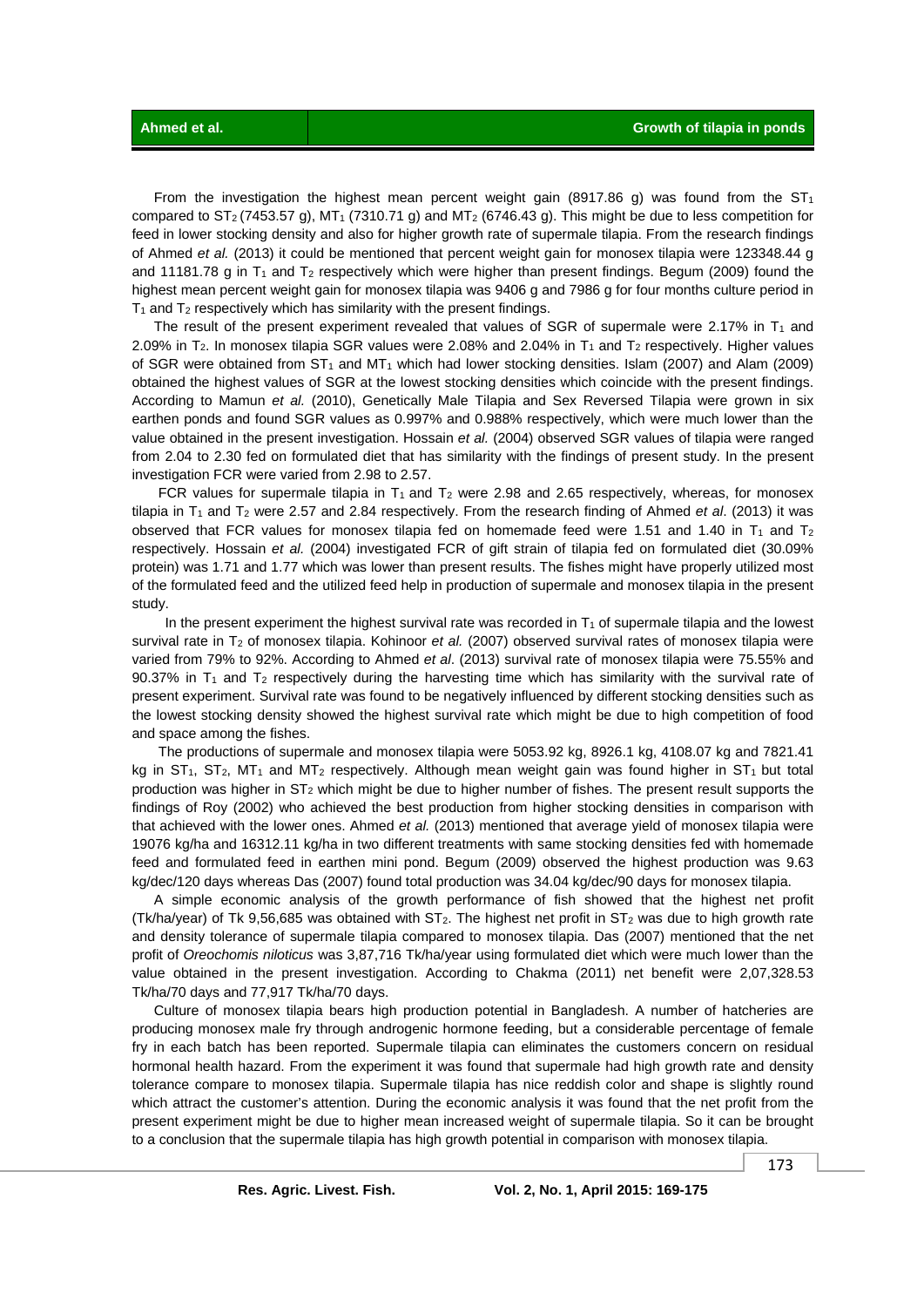Proper training on culture of this new variety on mini ponds could help in poverty alleviation at rural farmer's level. Income of the rural poor farmers could be increased through derelict household mini ponds brought under cultivation. All family members especially women can take participation in supermale tilapia culture and could contribute to family income.

### **REFERENCES**

- 1. Ahmed GU, N Sultana, M Shamsuddin and MB Hossain, 2013. Growth and Production Performance of Monosex Tilapia (*Oreochromis niloticus*) Fed with Homemade Feed in Earthen Mini Ponds. Pakistan Journal of Biological Sciences, 1-5.
- 2. Ahmed M, 1956. Transplantation of fish food to East Pakistan. Pakistan Journal of Science*,* 8: 167- 170.
- 3. Alam MN, 2009. Effects of stocking density on the growth and survival of monosex male tilapia (*Oreochromis niloticus*) fry (GIFT Strain) in hapa, MS Thesis, Department of Aquaculture, Bangladesh Agricultural University, Mymensingh. pp. 40.
- 4. Alam SM and MA Kawsar, 1998. Effect of estrogens on growth and sex-ratio in the genetically imporved farmed tilapia, *Oreochromis niloticus* (L.). Bangladesh Journal of Zoology**,** 26: 37-43.
- 5. Begum M, 2009. Effects of stocking density on the growth and production performance of monosex tilapia, MS Thesis, Department of Aquaculture, Bangladesh Agricultural University, Mymensingh. pp. 31.
- 6. Chakma A, 2011. Growth performance of Thai pangus (*Pangasianodon hypophthalmus*) using prepared and commercial feed, MS, Thesis, Department of Aquaculture, Bangladesh Agricultural University, Mymensingh. pp. 49.
- 7. Chowdhury MBR, MM Muniruzzaman and N Uddin, 1991. Studies on the intestinal bacteria; flora of tilapia, *Oreochromis niloticus*. Bangladesh Journal of Aquaculture**,** 11: 23-25.
- 8. Das R, 2007. Effect of stocking density on the growth, survival and production of monosex male tilapia (*Oreochromis niloticus)* fed on formulated diet, MS Thesis, Department of Aquaculture, Bangladesh Agricultural University, Mymensingh. pp. 77.
- 9. DoF, 1993. Fish catch statistics of Bangladesh. 1992-93. Department of Fisheries, Dhaka, Bangladesh. (BGP-94/95-5177B-1000-24-7-95).
- 10. FAO, 1999. Fisheries Statistics, Capture Production. Food and Agriculture Organization of the United Nations (FAO), Rome. pp. 703.
- 11. FAO, 2002. Fishery Statistics. Aquaculture production, 90(2).
- 12. Hossain MA, R Roy, SM Rahmatullah and AHM Kohinoor, 2004. Effect of stocking density on the growth and survival of GIFT tilapia, (*O. niloticus*) fed on formulated diet. Journal of Agriculture and Rural Development, 2: 127-133.
- 13. Haque MN, 2012. Supermale (YY) tilapia. Owner of Brahmaputra Hatchery, Shamvuganj, Mymensingh.
- 14. Islam MS, 2007. Effects of stocking density on the growth and production performance of Tilapia (*Oreochromis niloticus*) in ponds, MS Thesis, Department of Aquaculture, Bangladesh Agricultural University, Mymensingh. pp. 54.
- 15. Kohinoor AHM, AKMS Islam, DA Jahan, M Zakir and MG Hussain, 2007. Monoculture of climbing perch, Thai koi, (*Anabas testudineus*) (Bloch) under different stocking densities at on farm. Bangladesh Journal of Fisheries Research**,** 11: 173-180
- 16. Kohinoor AHM, PC Modak and MG Hussain, 1998. Growth and production performance of red tilapia and Nile tilapia under low input culture system. Bangladesh Journal of Fisheries Research**,** 3: 11-17.
- 17. Mair GC and DC Little 1991.Population control in farmed tilapia, Naga, ICLARM Quarterly. pp. 8-13.
- 18. Mamun AA, MRI Sarder and MM Rahman, 2010. Growth performance of genetically male (GMT) and hormone induce sex reversed male tilapia (*Oreochromis niloticus,* L.) in earthen pond aquaculture system. Bangladesh Journal of Zoology, 38: 163-169.